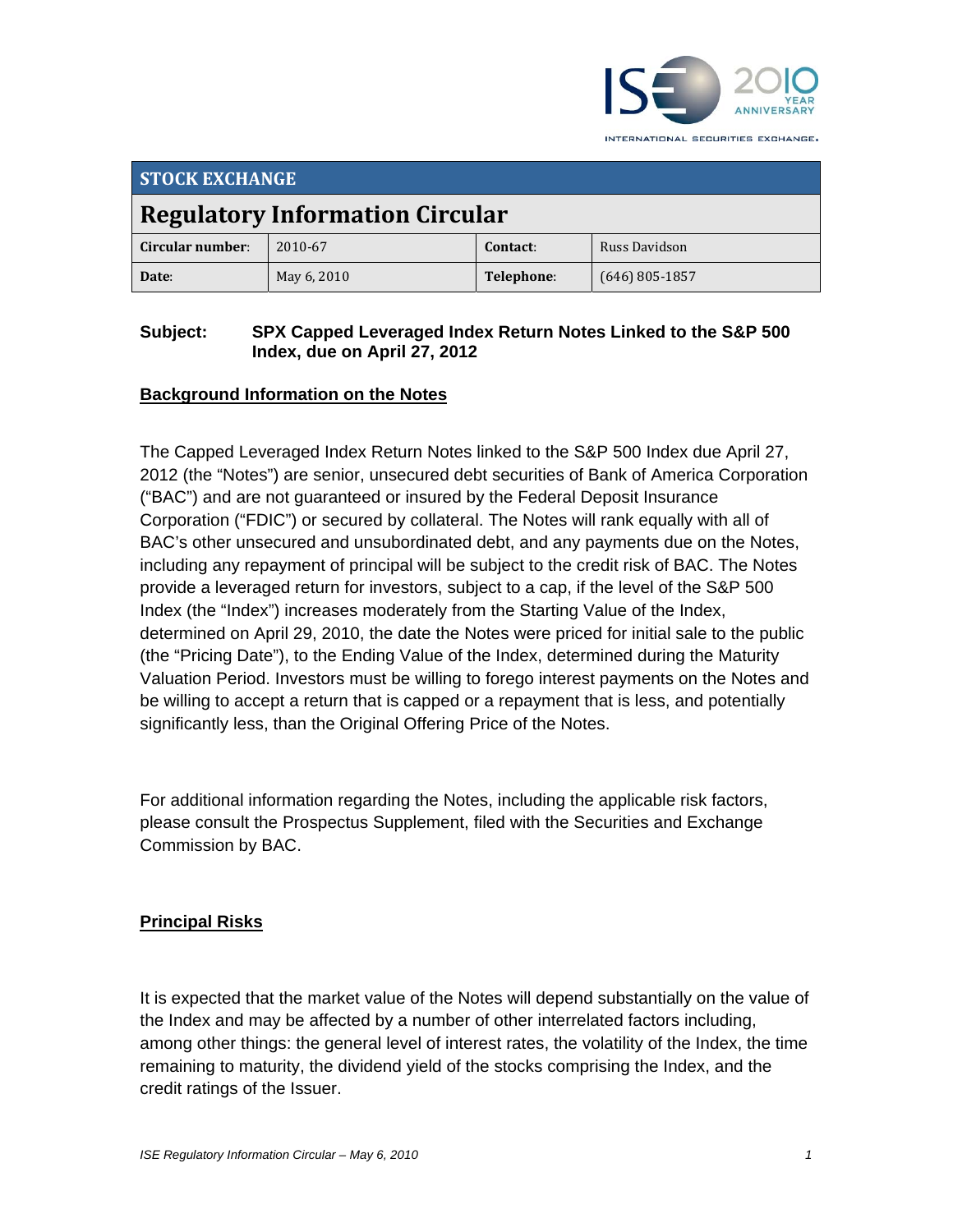

### **Exchange Rules Applicable to Trading in the Notes**

The Notes are considered equity securities, thus rendering trading in the Notes subject to the Exchange's existing rules governing the trading of equity securities.

### **Trading Hours**

Trading in the Shares on ISE is on a UTP basis and is subject to ISE equity trading rules. The Shares will trade from 8:00 a.m. until 8:00 p.m. Eastern Time. Equity Electronic Access Members ("Equity EAMs") trading the Shares during the Extended Market Sessions are exposed to the risk of the lack of the calculation or dissemination of underlying index value or intraday indicative value ("IIV"). For certain derivative securities products, an updated underlying index value or IIV may not be calculated or publicly disseminated in the Extended Market hours. Since the underlying index value and IIV are not calculated or widely disseminated during Extended Market hours, an investor who is unable to calculate implied values for certain derivative securities products during Extended Market hours may be at a disadvantage to market professionals.

### **Trading Halts**

ISE will halt trading in the Shares in accordance with ISE Rule 2101(a)(2)(iii). The grounds for a halt under this Rule include a halt by the primary market because it stops trading the Shares and/or a halt because dissemination of the IIV or applicable currency spot price has ceased, or a halt for other regulatory reasons. In addition, ISE will stop trading the Shares if the primary market de-lists the Shares.

### **Suitability**

*ISE Regulatory Information Circular – May 6, 2010 2* Trading in the Notes on ISE will be subject to the provisions of ISE Rule 2123(l). Members recommending transactions in the Notes to customers should make a determination that the recommendation is suitable for the customer. In addition, members must possess sufficient information to satisfy the "know your customer" obligation that is embedded in ISE Rule 2123(l).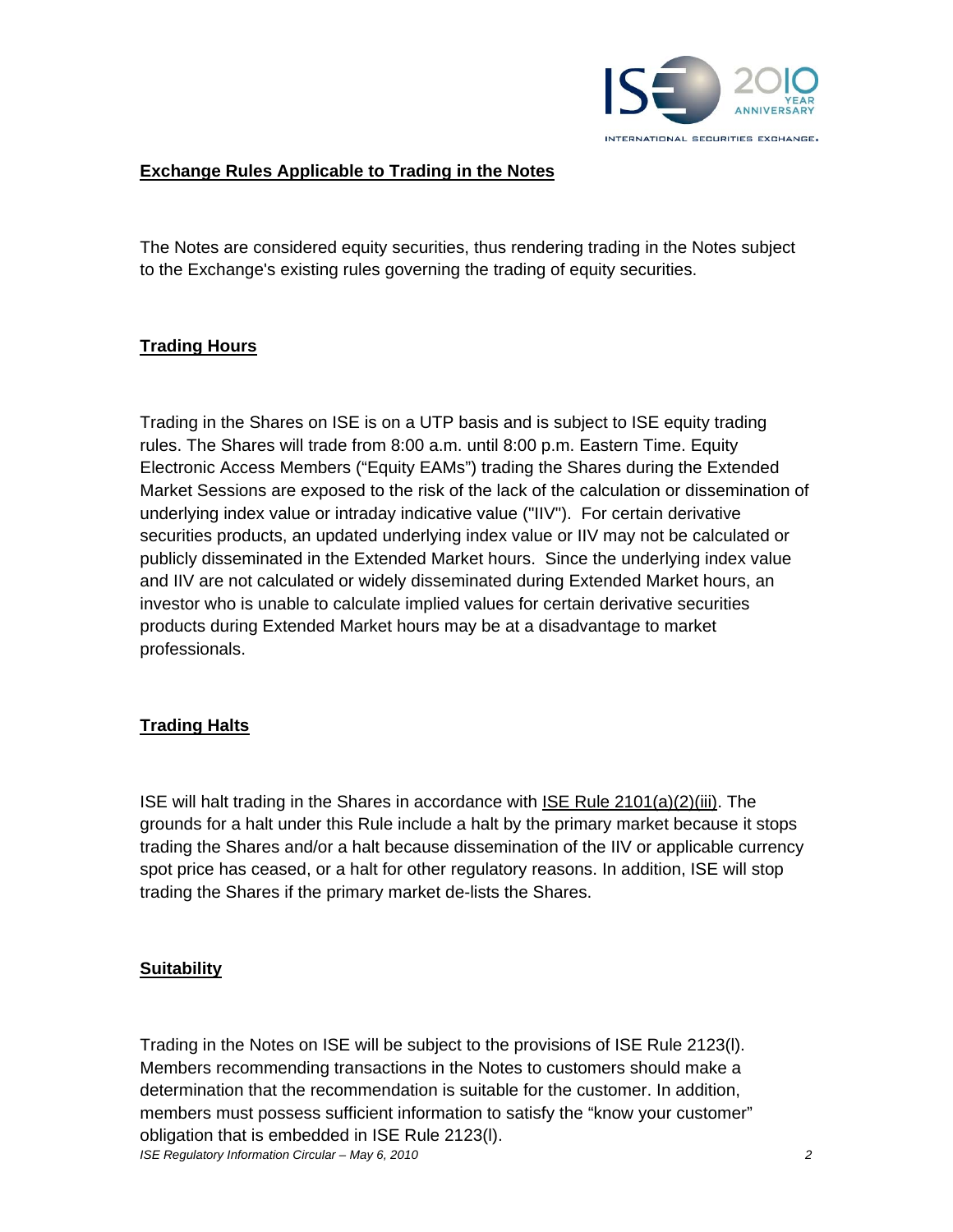

Equity EAMs also should review FINRA Notice to Members 03-71 for guidance on trading these products. The Notice reminds members of their obligations to: (1) conduct adequate due diligence to understand the features of the product; (2) perform a reasonable-basis suitability analysis; (3) perform customer-specific suitability analysis in connection with any recommended transactions; (4) provide a balanced disclosure of both the risks and rewards associated with the particular product, especially when selling to retail investors; (5) implement appropriate internal controls; and (6) train registered persons regarding the features, risk and suitability of these products.

**This Regulatory Information Circular is not a statutory Prospectus. Equity EAMs should consult the Trust's Registration Statement, SAI, Prospectus and the Fund's website for relevant information.**